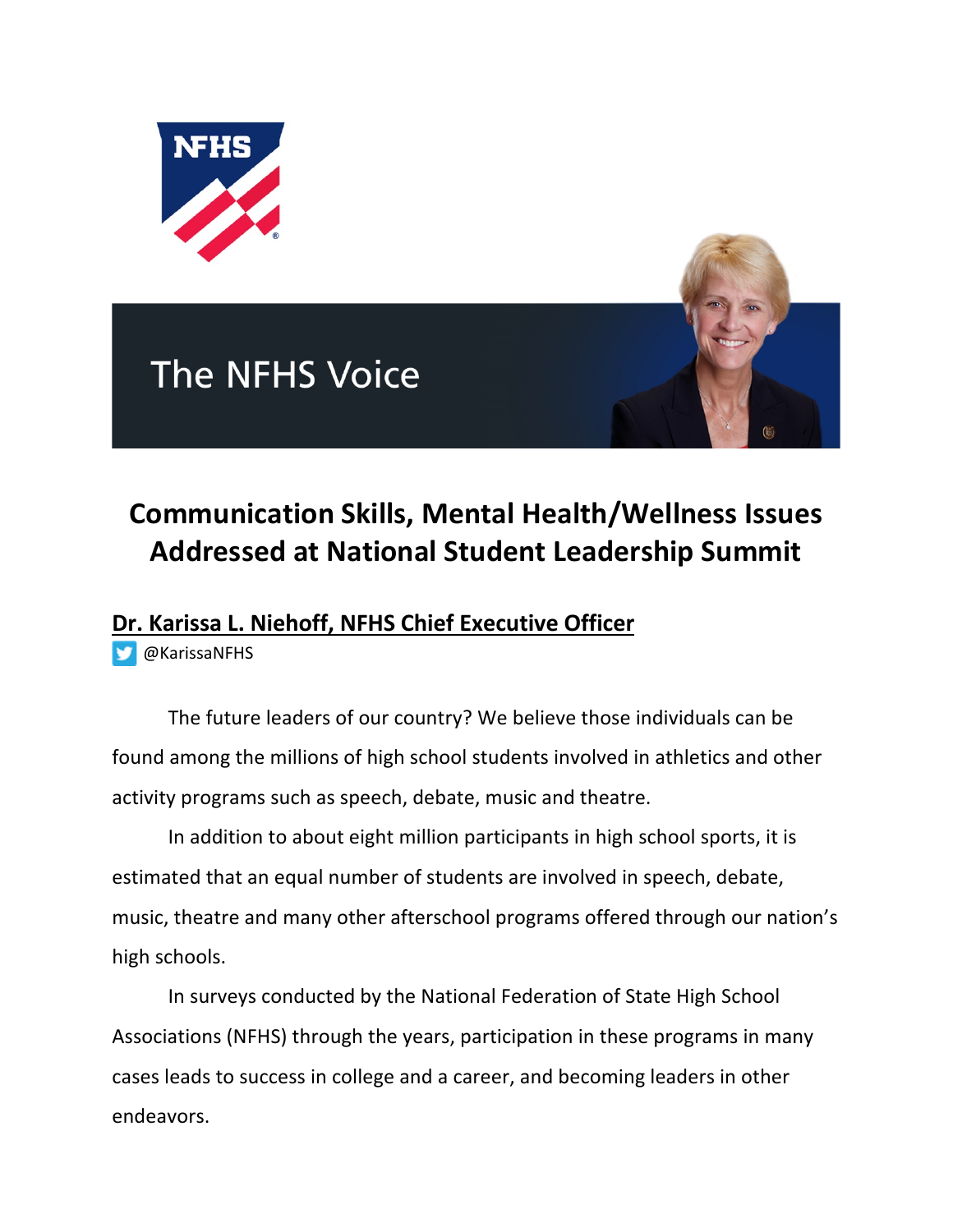Only about three percent of the participants in high school sports will earn a college scholarship for their athletic potential, and an even smaller number will play sports professionally, while the majority – 97 percent or more – will use the valuable lessons learned through these programs to lead productive and successful lives in their chosen professions.

Teamwork, problem-solving, handling competitive situations, building selfdiscipline and self-confidence, overcoming obstacles and losses – all of these things that are learned beyond the classroom in athletic and other activity programs are vital ingredients to becoming a successful leader.

In its role as the national leader and advocate for high school athletics and performing arts programs, the NFHS is providing opportunities this summer for student participants to acquire additional leadership skills beyond those learned on the field, court, classroom or stage.

As a part of its Vision Statement which is to "prepare tomorrow's leaders for the next level of life through innovative programs, healthy participation, achievement and development of positive relationships," the NFHS is sponsoring two national leadership conferences this summer – one held virtually as well as one in-person in Indianapolis.

For the third consecutive year, the NFHS is hosting  $-$  in a virtual format  $$ the nation's only National Student Leadership Summit (NSLS) for high school student-athletes and participants in performing arts programs. After hosting more than 22,000 students over three days two years ago, and another highly successful online event last year, the NFHS will continue with its virtual format this year **July 12-14**. The Summit was changed to a Tuesday-Thursday format this year in an effort to make it accessible to more students. The NSLS is free on the NFHS Network but requires registration through the following link: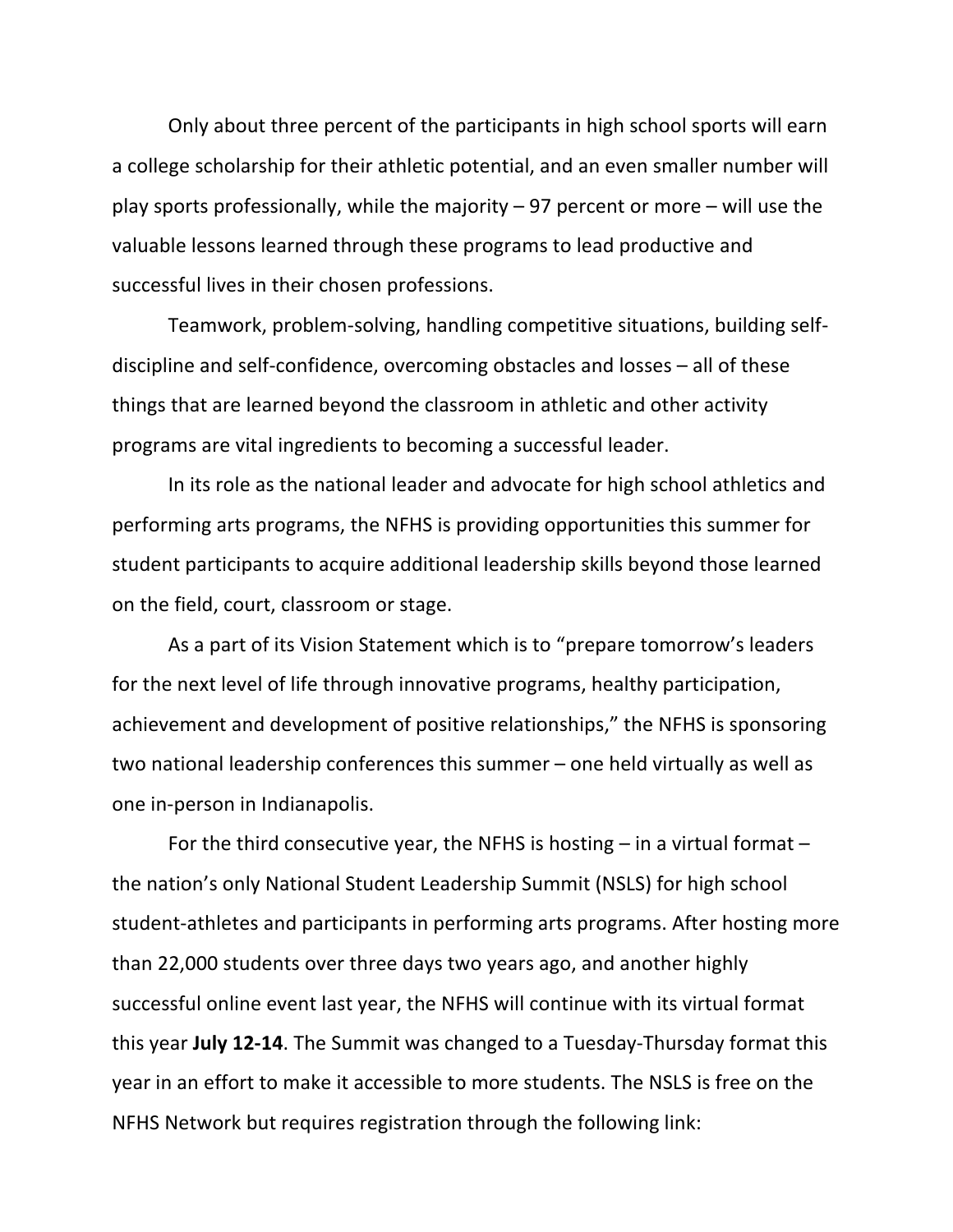https://www.nfhs.org/resources/conferences-meetings/national-studentleadership-summit/

A survey in the spring of 2020 determined that the shutdown of high school activity programs during the pandemic affected the mental health of high school students. Although high school sports and performing arts have resumed across the country, we know the effects of the pandemic continue.

The virtual attendees will learn new leadership skills, build relationships and deal with current challenges – such as mental health issues – confronting participants today in high school sports and performing arts.

Returning to the Summit to help students address these important issues is **Ivy Watts**, a dedicated advocate for mental wellness who strives to reduce stigmas surrounding mental illness and who has empowered thousands of students, parents and administrators across the country. She has developed Athletes' Minds Matter, an all-in-one mental health platform for student-athletes to help with success on and off the field.

Additionally, we are pleased that our in-person National Student Leadership Summit will return to Indianapolis July 18-20 after a two-year hiatus due to the pandemic. More than 150 students and adult leaders from NFHS member state associations will hear from some of the same leaders slated to speak at the virtual conference.

Many of the issues facing high school students today will be addressed at these conferences – emotional and social wellness, conflict resolution, perspective and inclusion, reacting to situations and making good decisions, and developing and maintaining healthy relationships.

The virtual National Student Leadership Summit will enhance students' ability to build relationships with one another, as summit attendees will once